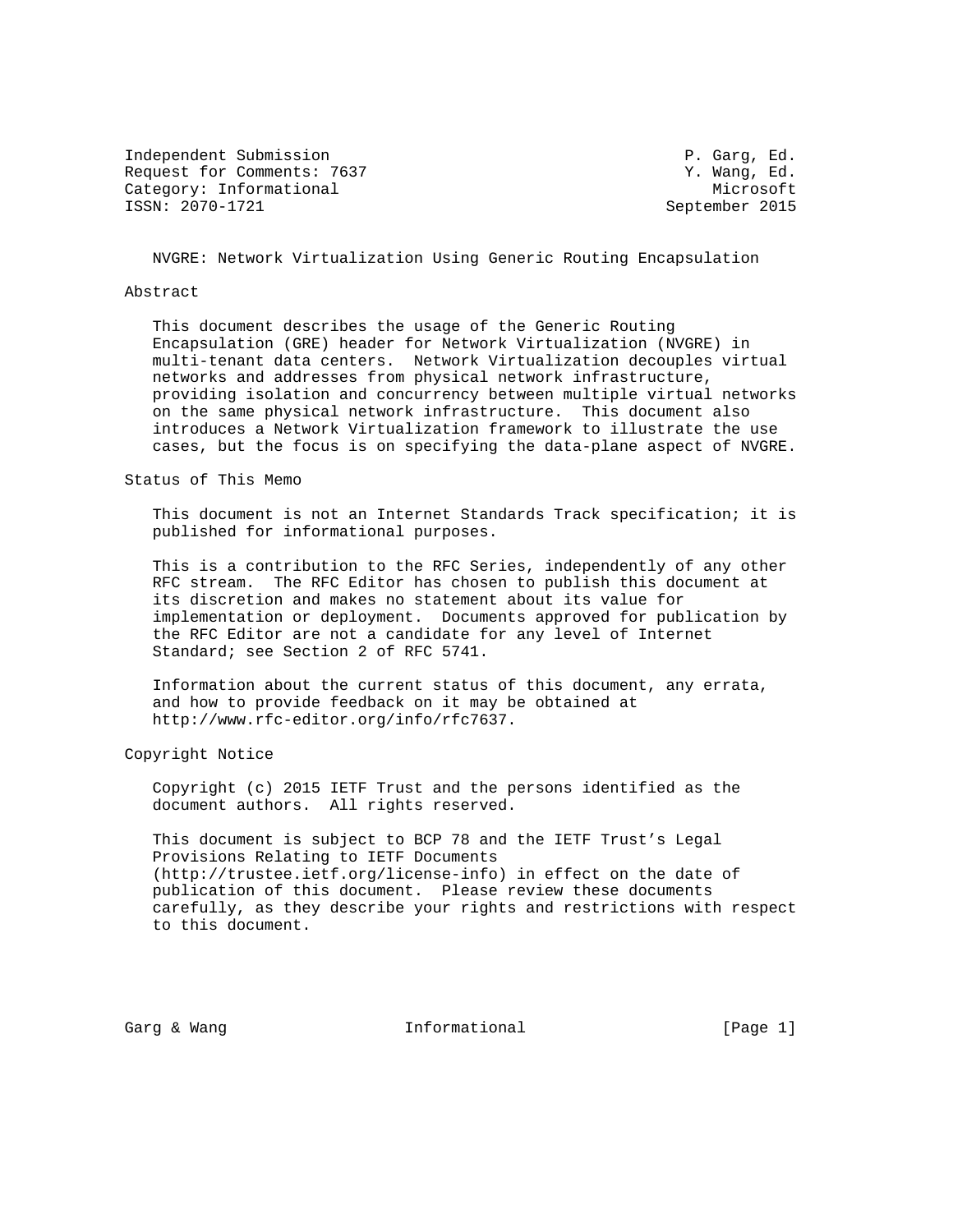| 2. Conventions Used in This Document 4            |
|---------------------------------------------------|
| 3. Network Virtualization Using GRE (NVGRE) 4     |
|                                                   |
|                                                   |
|                                                   |
|                                                   |
|                                                   |
|                                                   |
|                                                   |
|                                                   |
|                                                   |
| 4.5. Address/Policy Management and Routing 10     |
| 4.6. Cross-Subnet, Cross-Premise Communication 10 |
|                                                   |
| 4.8. Management and Control Planes 12             |
|                                                   |
| 4.10. Network Scalability with NVGRE 13           |
|                                                   |
|                                                   |
|                                                   |
|                                                   |

# 1. Introduction

 Conventional data center network designs cater to largely static workloads and cause fragmentation of network and server capacity [6] [7]. There are several issues that limit dynamic allocation and consolidation of capacity. Layer 2 networks use the Rapid Spanning Tree Protocol (RSTP), which is designed to eliminate loops by blocking redundant paths. These eliminated paths translate to wasted capacity and a highly oversubscribed network. There are alternative approaches such as the Transparent Interconnection of Lots of Links (TRILL) that address this problem [13].

 The network utilization inefficiencies are exacerbated by network fragmentation due to the use of VLANs for broadcast isolation. VLANs are used for traffic management and also as the mechanism for providing security and performance isolation among services belonging to different tenants. The Layer 2 network is carved into smaller sized subnets (typically, one subnet per VLAN), with VLAN tags configured on all the Layer 2 switches connected to server racks that host a given tenant's services. The current VLAN limits theoretically allow for 4,000 such subnets to be created. The size

Garg & Wang  $\qquad \qquad$  Informational  $\qquad \qquad$  [Page 2]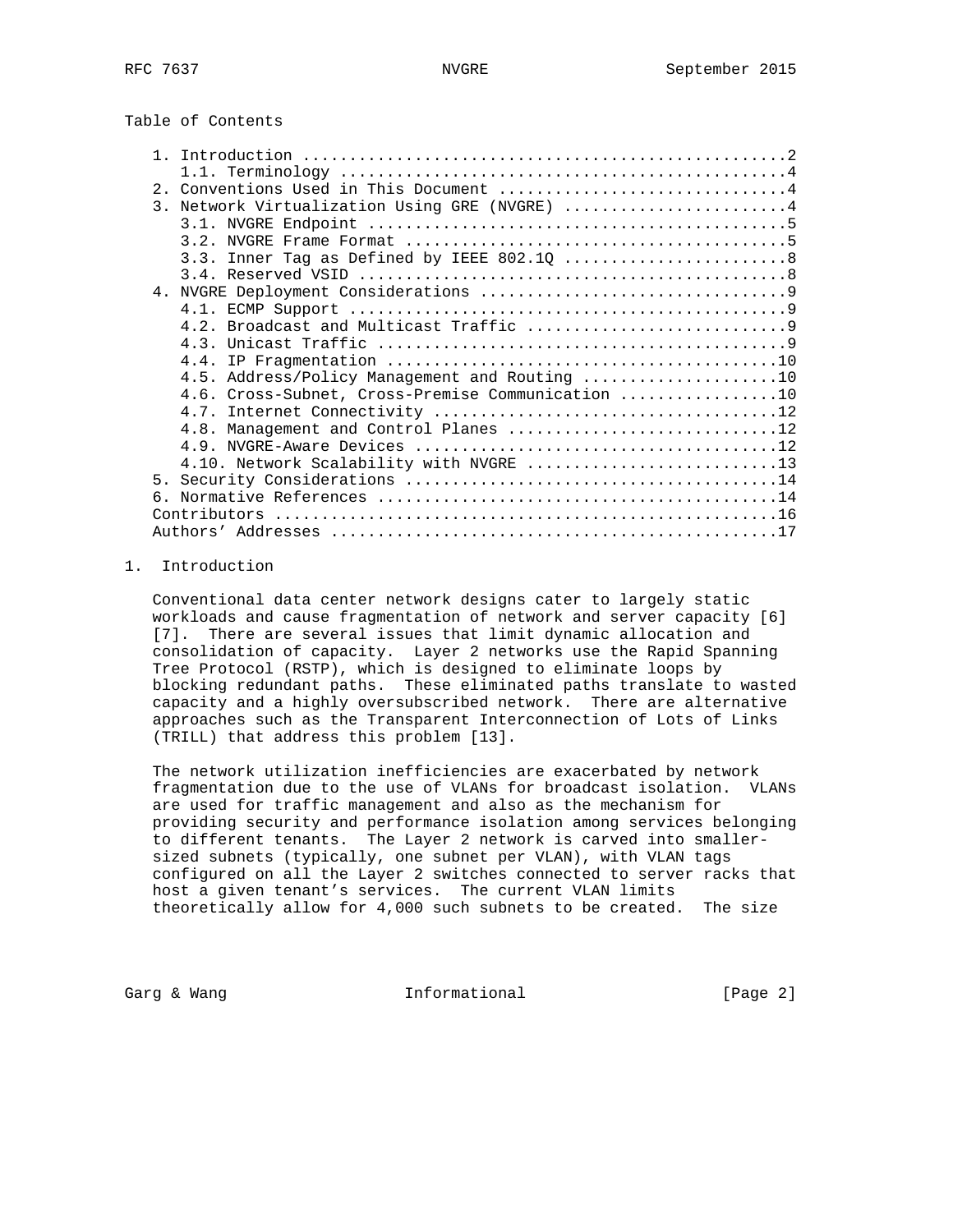of the broadcast domain is typically restricted due to the overhead of broadcast traffic. The 4,000-subnet limit on VLANs is no longer sufficient in a shared infrastructure servicing multiple tenants.

 Data center operators must be able to achieve high utilization of server and network capacity. In order to achieve efficiency, it should be possible to assign workloads that operate in a single Layer 2 network to any server in any rack in the network. It should also be possible to migrate workloads to any server anywhere in the network while retaining the workloads' addresses. This can be achieved today by stretching VLANs; however, when workloads migrate, the network needs to be reconfigured and that is typically error prone. By decoupling the workload's location on the LAN from its network address, the network administrator configures the network once, not every time a service migrates. This decoupling enables any server to become part of any server resource pool.

 The following are key design objectives for next-generation data centers:

- a) location-independent addressing
- b) the ability to a scale the number of logical Layer 2 / Layer 3 networks, irrespective of the underlying physical topology or the number of VLANs
- c) preserving Layer 2 semantics for services and allowing them to retain their addresses as they move within and across data centers
- d) providing broadcast isolation as workloads move around without burdening the network control plane

 This document describes use of the Generic Routing Encapsulation (GRE) header [3] [4] for network virtualization. Network virtualization decouples a virtual network from the underlying physical network infrastructure by virtualizing network addresses. Combined with a management and control plane for the virtual-to physical mapping, network virtualization can enable flexible virtual machine placement and movement and provide network isolation for a multi-tenant data center.

 Network virtualization enables customers to bring their own address spaces into a multi-tenant data center, while the data center administrators can place the customer virtual machines anywhere in the data center without reconfiguring their network switches or routers, irrespective of the customer address spaces.

Garg & Wang  $\qquad \qquad$  Informational  $\qquad \qquad$  [Page 3]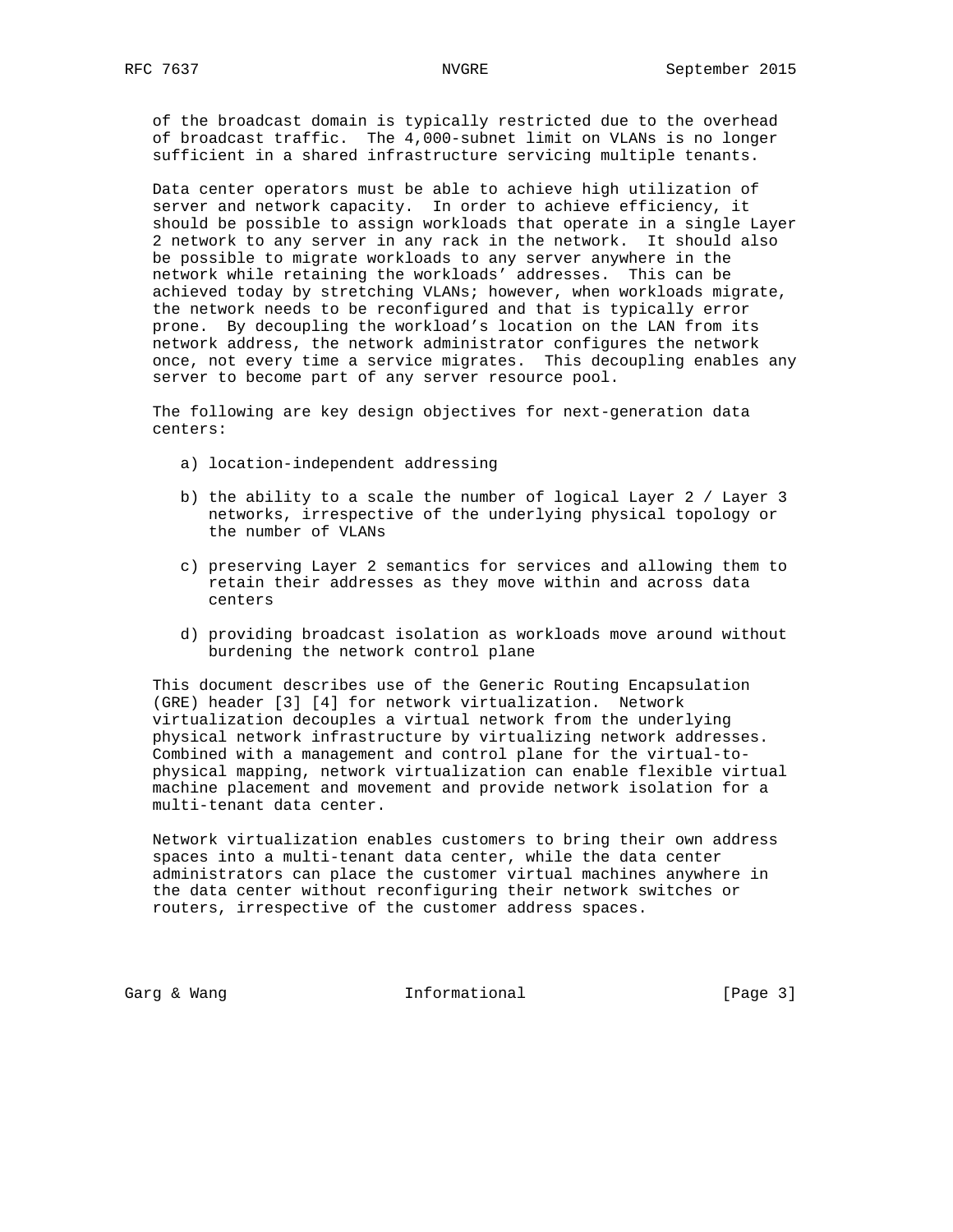# 1.1. Terminology

 Please refer to RFCs 7364 [10] and 7365 [11] for more formal definitions of terminology. The following terms are used in this document.

 Customer Address (CA): This is the virtual IP address assigned and configured on the virtual Network Interface Controller (NIC) within each VM. This is the only address visible to VMs and applications running within VMs.

 Network Virtualization Edge (NVE): This is an entity that performs the network virtualization encapsulation and decapsulation.

 Provider Address (PA): This is the IP address used in the physical network. PAs are associated with VM CAs through the network virtualization mapping policy.

 Virtual Machine (VM): This is an instance of an OS running on top of the hypervisor over a physical machine or server. Multiple VMs can share the same physical server via the hypervisor, yet are completely isolated from each other in terms of CPU usage, storage, and other OS resources.

 Virtual Subnet Identifier (VSID): This is a 24-bit ID that uniquely identifies a virtual subnet or virtual Layer 2 broadcast domain.

2. Conventions Used in This Document

 The key words "MUST", "MUST NOT", "REQUIRED", "SHALL", "SHALL NOT", "SHOULD", "SHOULD NOT", "RECOMMENDED", "MAY", and "OPTIONAL" in this document are to be interpreted as described in RFC 2119 [1].

 In this document, these words will appear with that interpretation only when in ALL CAPS. Lowercase uses of these words are not to be interpreted as carrying the significance defined in RFC 2119.

3. Network Virtualization Using GRE (NVGRE)

 This section describes Network Virtualization using GRE (NVGRE). Network virtualization involves creating virtual Layer 2 topologies on top of a physical Layer 3 network. Connectivity in the virtual topology is provided by tunneling Ethernet frames in GRE over IP over the physical network.

 In NVGRE, every virtual Layer 2 network is associated with a 24-bit identifier, called a Virtual Subnet Identifier (VSID). A VSID is carried in an outer header as defined in Section 3.2. This allows

Garg & Wang  $\qquad \qquad$  Informational  $\qquad \qquad$  [Page 4]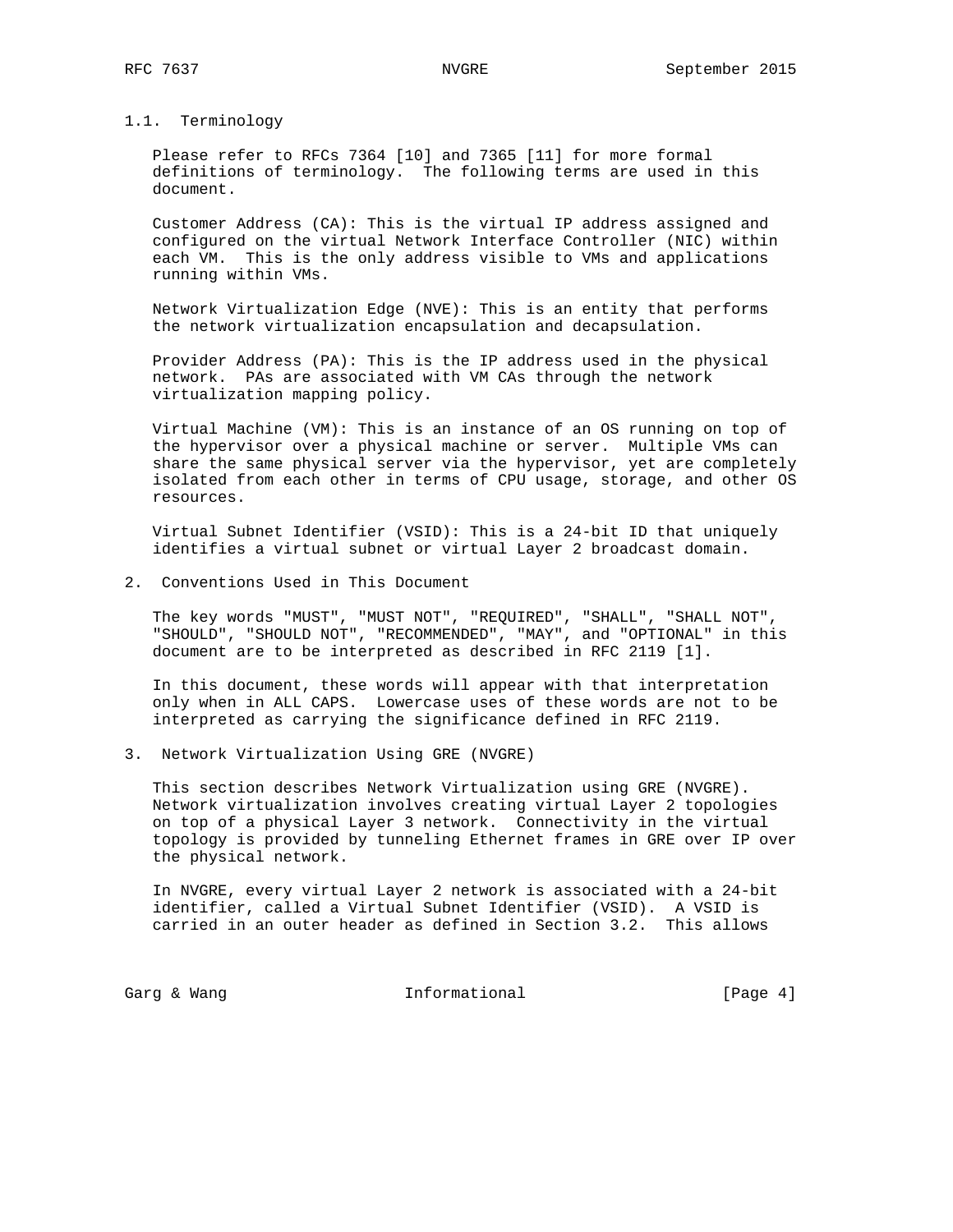unique identification of a tenant's virtual subnet to various devices in the network. A 24-bit VSID supports up to 16 million virtual subnets in the same management domain, in contrast to only 4,000 that is achievable with VLANs. Each VSID represents a virtual Layer 2 broadcast domain, which can be used to identify a virtual subnet of a given tenant. To support multi-subnet virtual topology, data center administrators can configure routes to facilitate communication between virtual subnets of the same tenant.

 GRE is a Proposed Standard from the IETF [3] [4] and provides a way for encapsulating an arbitrary protocol over IP. NVGRE leverages the GRE header to carry VSID information in each packet. The VSID information in each packet can be used to build multi-tenant-aware tools for traffic analysis, traffic inspection, and monitoring.

 The following sections detail the packet format for NVGRE; describe the functions of an NVGRE endpoint; illustrate typical traffic flow both within and across data centers; and discuss address/policy management, and deployment considerations.

# 3.1. NVGRE Endpoint

 NVGRE endpoints are the ingress/egress points between the virtual and the physical networks. The NVGRE endpoints are the NVEs as defined in the Network Virtualization over Layer 3 (NVO3) Framework document [11]. Any physical server or network device can be an NVGRE endpoint. One common deployment is for the endpoint to be part of a hypervisor. The primary function of this endpoint is to encapsulate/decapsulate Ethernet data frames to and from the GRE tunnel, ensure Layer 2 semantics, and apply isolation policy scoped on VSID. The endpoint can optionally participate in routing and function as a gateway in the virtual topology. To encapsulate an Ethernet frame, the endpoint needs to know the location information for the destination address in the frame. This information can be provisioned via a management plane or obtained via a combination of control-plane distribution or data-plane learning approaches. This document assumes that the location information, including VSID, is available to the NVGRE endpoint.

### 3.2. NVGRE Frame Format

 The GRE header format as specified in RFCs 2784 [3] and 2890 [4] is used for communication between NVGRE endpoints. NVGRE leverages the Key extension specified in RFC 2890 [4] to carry the VSID. The packet format for Layer 2 encapsulation in GRE is shown in Figure 1.

Garg & Wang  $\qquad \qquad$  Informational  $\qquad \qquad$  [Page 5]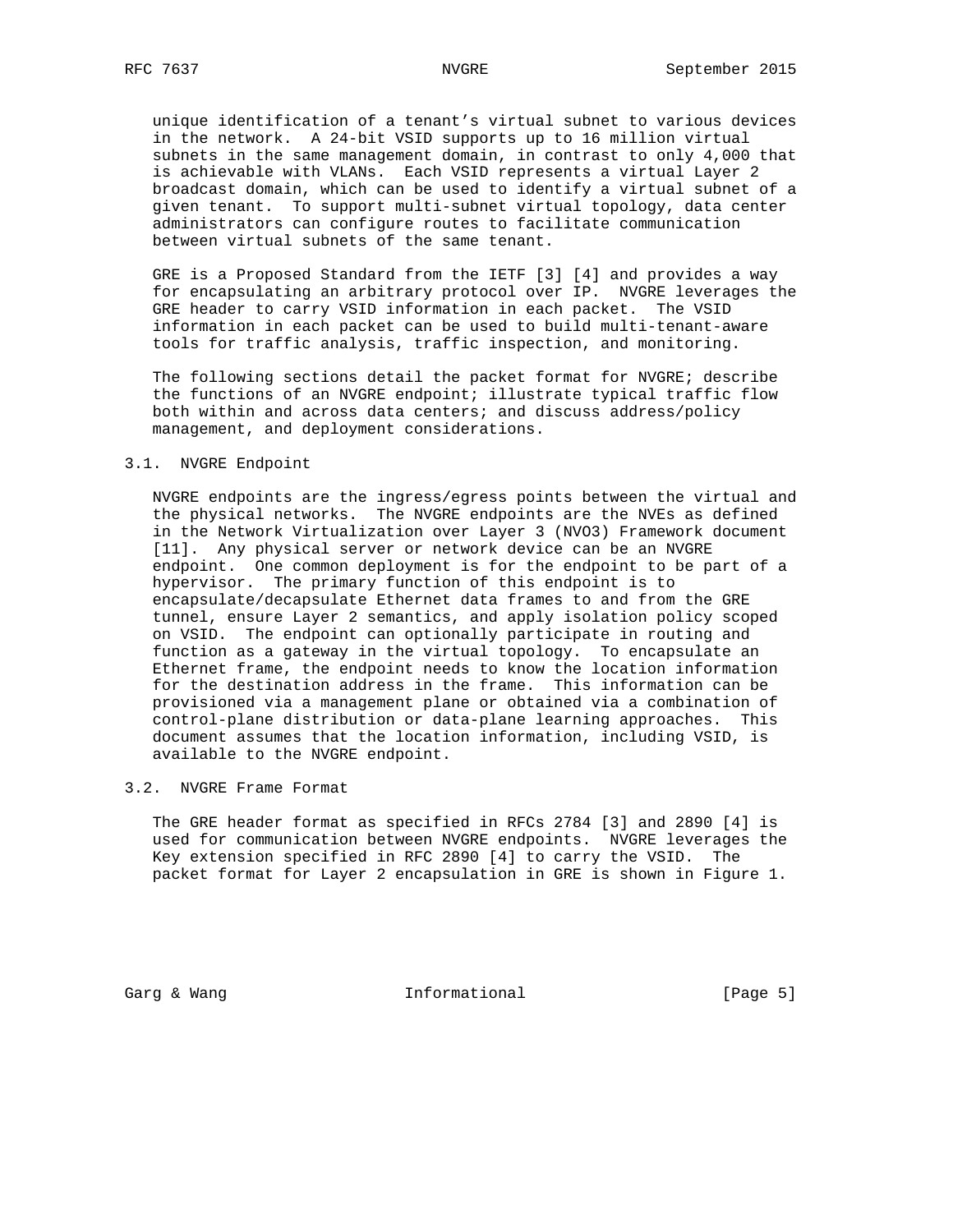Outer Ethernet Header: 0 1 2 3 4 5 6 7 8 9 0 1 2 3 4 5 6 7 8 9 0 1 2 3 4 5 6 7 8 9 0 1 +-+-+-+-+-+-+-+-+-+-+-+-+-+-+-+-+-+-+-+-+-+-+-+-+-+-+-+-+-+-+-+-+ (Outer) Destination MAC Address +-+-+-+-+-+-+-+-+-+-+-+-+-+-+-+-+-+-+-+-+-+-+-+-+-+-+-+-+-+-+-+-+ |(Outer)Destination MAC Address | (Outer)Source MAC Address | +-+-+-+-+-+-+-+-+-+-+-+-+-+-+-+-+-+-+-+-+-+-+-+-+-+-+-+-+-+-+-+-+ (Outer) Source MAC Address +-+-+-+-+-+-+-+-+-+-+-+-+-+-+-+-+-+-+-+-+-+-+-+-+-+-+-+-+-+-+-+-+ |Optional Ethertype=C-Tag 802.1Q| Outer VLAN Tag Information | +-+-+-+-+-+-+-+-+-+-+-+-+-+-+-+-+-+-+-+-+-+-+-+-+-+-+-+-+-+-+-+-+ Ethertype 0x0800 +-+-+-+-+-+-+-+-+-+-+-+-+-+-+-+-+ Outer IPv4 Header: +-+-+-+-+-+-+-+-+-+-+-+-+-+-+-+-+-+-+-+-+-+-+-+-+-+-+-+-+-+-+-+-+ |Version| HL |Type of Service| Total Length | +-+-+-+-+-+-+-+-+-+-+-+-+-+-+-+-+-+-+-+-+-+-+-+-+-+-+-+-+-+-+-+-+ | Identification |Flags| Fragment Offset | +-+-+-+-+-+-+-+-+-+-+-+-+-+-+-+-+-+-+-+-+-+-+-+-+-+-+-+-+-+-+-+-+ | Time to Live | Protocol 0x2F | Header Checksum +-+-+-+-+-+-+-+-+-+-+-+-+-+-+-+-+-+-+-+-+-+-+-+-+-+-+-+-+-+-+-+-+ (Outer) Source Address +-+-+-+-+-+-+-+-+-+-+-+-+-+-+-+-+-+-+-+-+-+-+-+-+-+-+-+-+-+-+-+-+ (Outer) Destination Address +-+-+-+-+-+-+-+-+-+-+-+-+-+-+-+-+-+-+-+-+-+-+-+-+-+-+-+-+-+-+-+-+ GRE Header: +-+-+-+-+-+-+-+-+-+-+-+-+-+-+-+-+-+-+-+-+-+-+-+-+-+-+-+-+-+-+-+-+ |0| |1|0| Reserved0 | Ver | Protocol Type 0x6558 | +-+-+-+-+-+-+-+-+-+-+-+-+-+-+-+-+-+-+-+-+-+-+-+-+-+-+-+-+-+-+-+-+ Virtual Subnet ID (VSID) +-+-+-+-+-+-+-+-+-+-+-+-+-+-+-+-+-+-+-+-+-+-+-+-+-+-+-+-+-+-+-+-+ Inner Ethernet Header +-+-+-+-+-+-+-+-+-+-+-+-+-+-+-+-+-+-+-+-+-+-+-+-+-+-+-+-+-+-+-+-+ (Inner) Destination MAC Address +-+-+-+-+-+-+-+-+-+-+-+-+-+-+-+-+-+-+-+-+-+-+-+-+-+-+-+-+-+-+-+-+ |(Inner)Destination MAC Address | (Inner)Source MAC Address | +-+-+-+-+-+-+-+-+-+-+-+-+-+-+-+-+-+-+-+-+-+-+-+-+-+-+-+-+-+-+-+-+ (Inner) Source MAC Address +-+-+-+-+-+-+-+-+-+-+-+-+-+-+-+-+-+-+-+-+-+-+-+-+-+-+-+-+-+-+-+-+

| Ethertype 0x0800 |

+-+-+-+-+-+-+-+-+-+-+-+-+-+-+-+-+

Garg & Wang  $\qquad \qquad$  Informational  $\qquad \qquad$  [Page 6]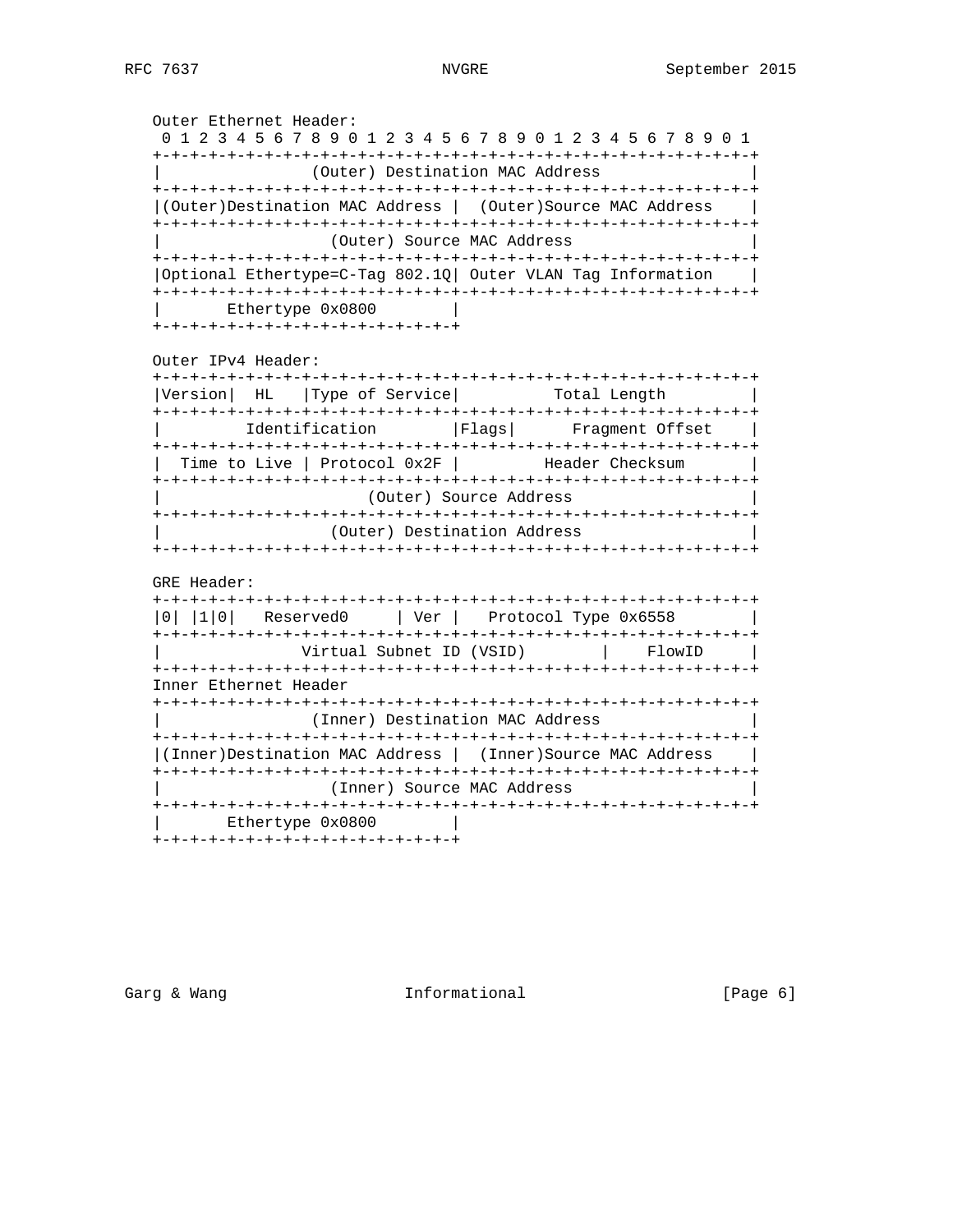Inner IPv4 Header: +-+-+-+-+-+-+-+-+-+-+-+-+-+-+-+-+-+-+-+-+-+-+-+-+-+-+-+-+-+-+-+-+ |Version| HL |Type of Service| Total Length | +-+-+-+-+-+-+-+-+-+-+-+-+-+-+-+-+-+-+-+-+-+-+-+-+-+-+-+-+-+-+-+-+ | Identification |Flags| Fragment Offset | +-+-+-+-+-+-+-+-+-+-+-+-+-+-+-+-+-+-+-+-+-+-+-+-+-+-+-+-+-+-+-+-+ | Time to Live | Protocol | Header Checksum +-+-+-+-+-+-+-+-+-+-+-+-+-+-+-+-+-+-+-+-+-+-+-+-+-+-+-+-+-+-+-+-+ Source Address +-+-+-+-+-+-+-+-+-+-+-+-+-+-+-+-+-+-+-+-+-+-+-+-+-+-+-+-+-+-+-+-+ Destination Address +-+-+-+-+-+-+-+-+-+-+-+-+-+-+-+-+-+-+-+-+-+-+-+-+-+-+-+-+-+-+-+-+ Options | Padding +-+-+-+-+-+-+-+-+-+-+-+-+-+-+-+-+-+-+-+-+-+-+-+-+-+-+-+-+-+-+-+-+ | Original IP Payload | | | | | +-+-+-+-+-+-+-+-+-+-+-+-+-+-+-+-+-+-+-+-+-+-+-+-+-+-+-+-+-+-+-+-+

Figure 1: GRE Encapsulation Frame Format

Note: HL stands for Header Length.

 The outer/delivery headers include the outer Ethernet header and the outer IP header:

- o The outer Ethernet header: The source Ethernet address in the outer frame is set to the MAC address associated with the NVGRE endpoint. The destination endpoint may or may not be on the same physical subnet. The destination Ethernet address is set to the MAC address of the next-hop IP address for the destination NVE. The outer VLAN tag information is optional and can be used for traffic management and broadcast scalability on the physical network.
- o The outer IP header: Both IPv4 and IPv6 can be used as the delivery protocol for GRE. The IPv4 header is shown for illustrative purposes. Henceforth, the IP address in the outer frame is referred to as the Provider Address (PA). There can be one or more PA associated with an NVGRE endpoint, with policy controlling the choice of which PA to use for a given Customer Address (CA) for a customer VM.

In the GRE header:

 o The C (Checksum Present) and S (Sequence Number Present) bits in the GRE header MUST be zero.

Garg & Wang  $\qquad \qquad$  Informational  $\qquad \qquad$  [Page 7]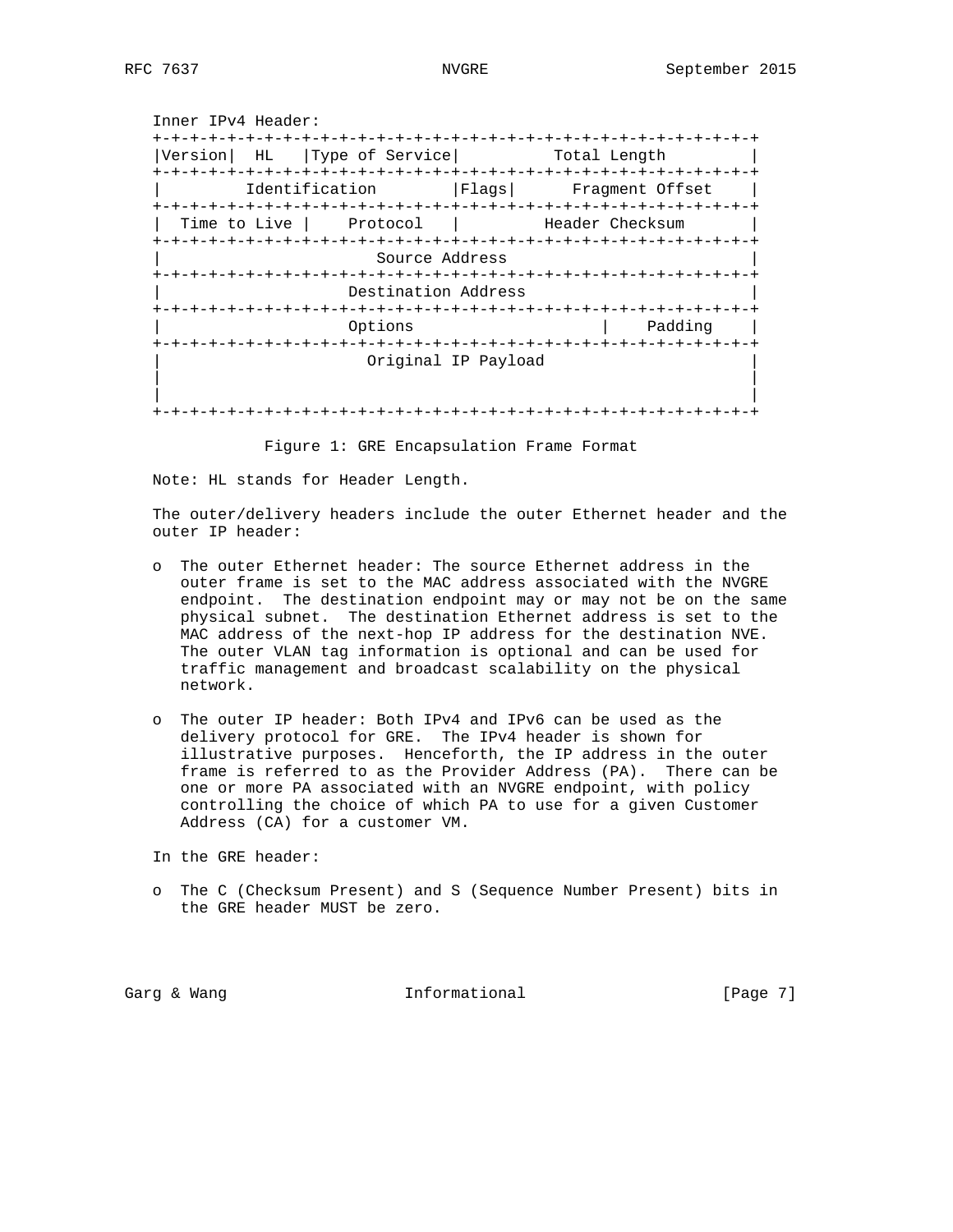- o The K (Key Present) bit in the GRE header MUST be set to one. The 32-bit Key field in the GRE header is used to carry the Virtual Subnet ID (VSID) and the FlowID:
	- Virtual Subnet ID (VSID): This is a 24-bit value that is used to identify the NVGRE-based Virtual Layer 2 Network.
	- FlowID: This is an 8-bit value that is used to provide per-flow entropy for flows in the same VSID. The FlowID MUST NOT be modified by transit devices. The encapsulating NVE SHOULD provide as much entropy as possible in the FlowID. If a FlowID is not generated, it MUST be set to all zeros.
- o The Protocol Type field in the GRE header is set to 0x6558 (Transparent Ethernet Bridging) [2].

In the inner headers (headers of the GRE payload):

- o The inner Ethernet frame comprises an inner Ethernet header followed by optional inner IP header, followed by the IP payload. The inner frame could be any Ethernet data frame not just IP. Note that the inner Ethernet frame's Frame Check Sequence (FCS) is not encapsulated.
- o For illustrative purposes, IPv4 headers are shown as the inner IP headers, but IPv6 headers may be used. Henceforth, the IP address contained in the inner frame is referred to as the Customer Address (CA).
- 3.3. Inner Tag as Defined by IEEE 802.1Q

 The inner Ethernet header of NVGRE MUST NOT contain the tag as defined by IEEE 802.1Q [5]. The encapsulating NVE MUST remove any existing IEEE 802.1Q tag before encapsulation of the frame in NVGRE. A decapsulating NVE MUST drop the frame if the inner Ethernet frame contains an IEEE 802.1Q tag.

3.4. Reserved VSID

The VSID range from 0-0xFFF is reserved for future use.

 The VSID 0xFFFFFF is reserved for vendor-specific NVE-to-NVE communication. The sender NVE SHOULD verify the receiver NVE's vendor before sending a packet using this VSID; however, such a verification mechanism is out of scope of this document. Implementations SHOULD choose a mechanism that meets their requirements.

Garg & Wang  $\qquad \qquad$  Informational  $\qquad \qquad$  [Page 8]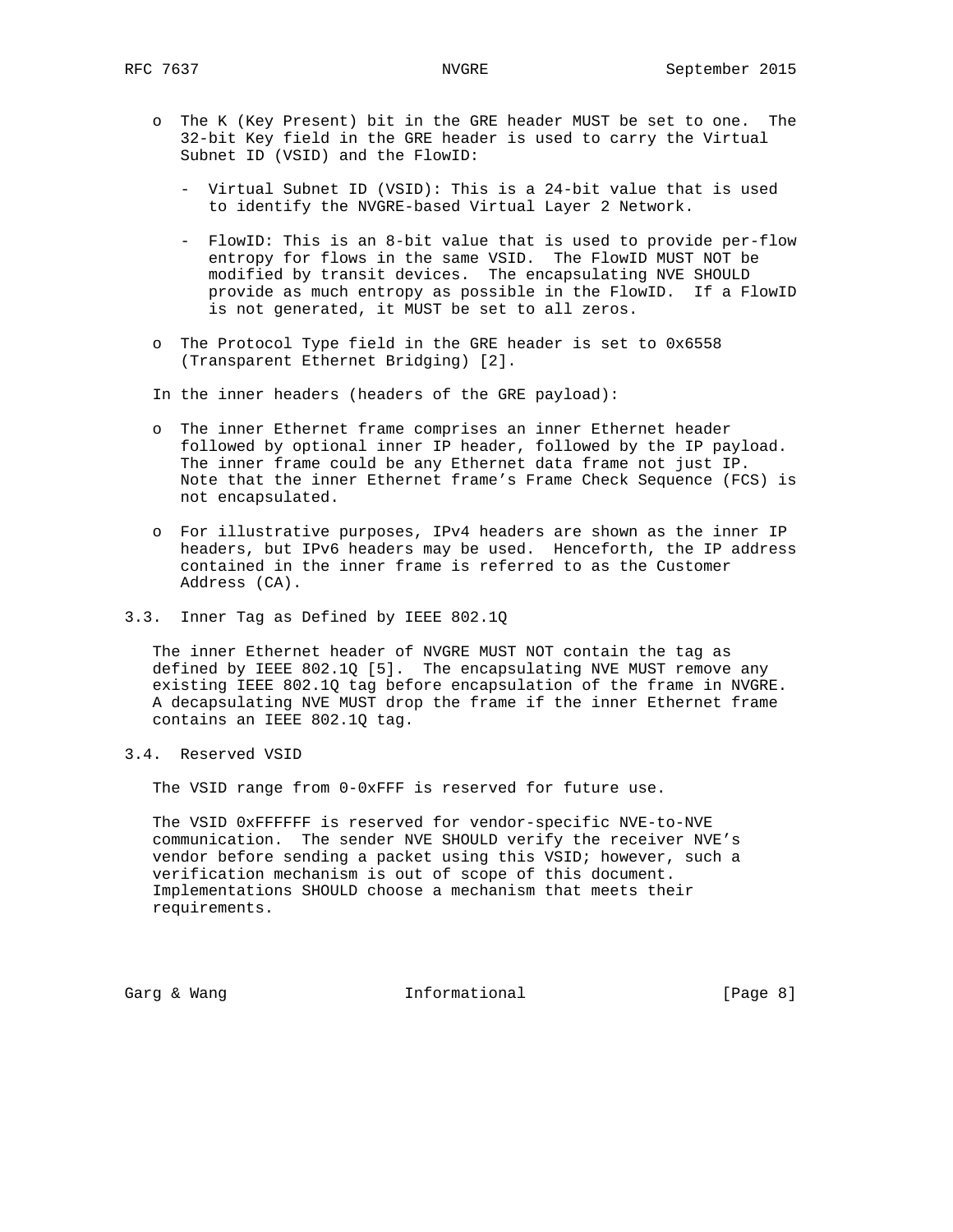# 4. NVGRE Deployment Considerations

# 4.1. ECMP Support

 Equal-Cost Multipath (ECMP) may be used to provide load balancing. If ECMP is used, it is RECOMMENDED that the ECMP hash is calculated either using the outer IP frame fields and entire Key field (32 bits) or the inner IP and transport frame fields.

# 4.2. Broadcast and Multicast Traffic

 To support broadcast and multicast traffic inside a virtual subnet, one or more administratively scoped multicast addresses [8] [9] can be assigned for the VSID. All multicast or broadcast traffic originating from within a VSID is encapsulated and sent to the assigned multicast address. From an administrative standpoint, it is possible for network operators to configure a PA multicast address for each multicast address that is used inside a VSID; this facilitates optimal multicast handling. Depending on the hardware capabilities of the physical network devices and the physical network architecture, multiple virtual subnets may use the same physical IP multicast address.

 Alternatively, based upon the configuration at the NVE, broadcast and multicast in the virtual subnet can be supported using N-way unicast. In N-way unicast, the sender NVE would send one encapsulated packet to every NVE in the virtual subnet. The sender NVE can encapsulate and send the packet as described in Section 4.3 ("Unicast Traffic"). This alleviates the need for multicast support in the physical network.

### 4.3. Unicast Traffic

 The NVGRE endpoint encapsulates a Layer 2 packet in GRE using the source PA associated with the endpoint with the destination PA corresponding to the location of the destination endpoint. As outlined earlier, there can be one or more PAs associated with an endpoint and policy will control which ones get used for communication. The encapsulated GRE packet is bridged and routed normally by the physical network to the destination PA. Bridging uses the outer Ethernet encapsulation for scope on the LAN. The only requirement is bidirectional IP connectivity from the underlying physical network. On the destination, the NVGRE endpoint decapsulates the GRE packet to recover the original Layer 2 frame. Traffic flows similarly on the reverse path.

Garg & Wang  $\qquad \qquad$  Informational  $\qquad \qquad$  [Page 9]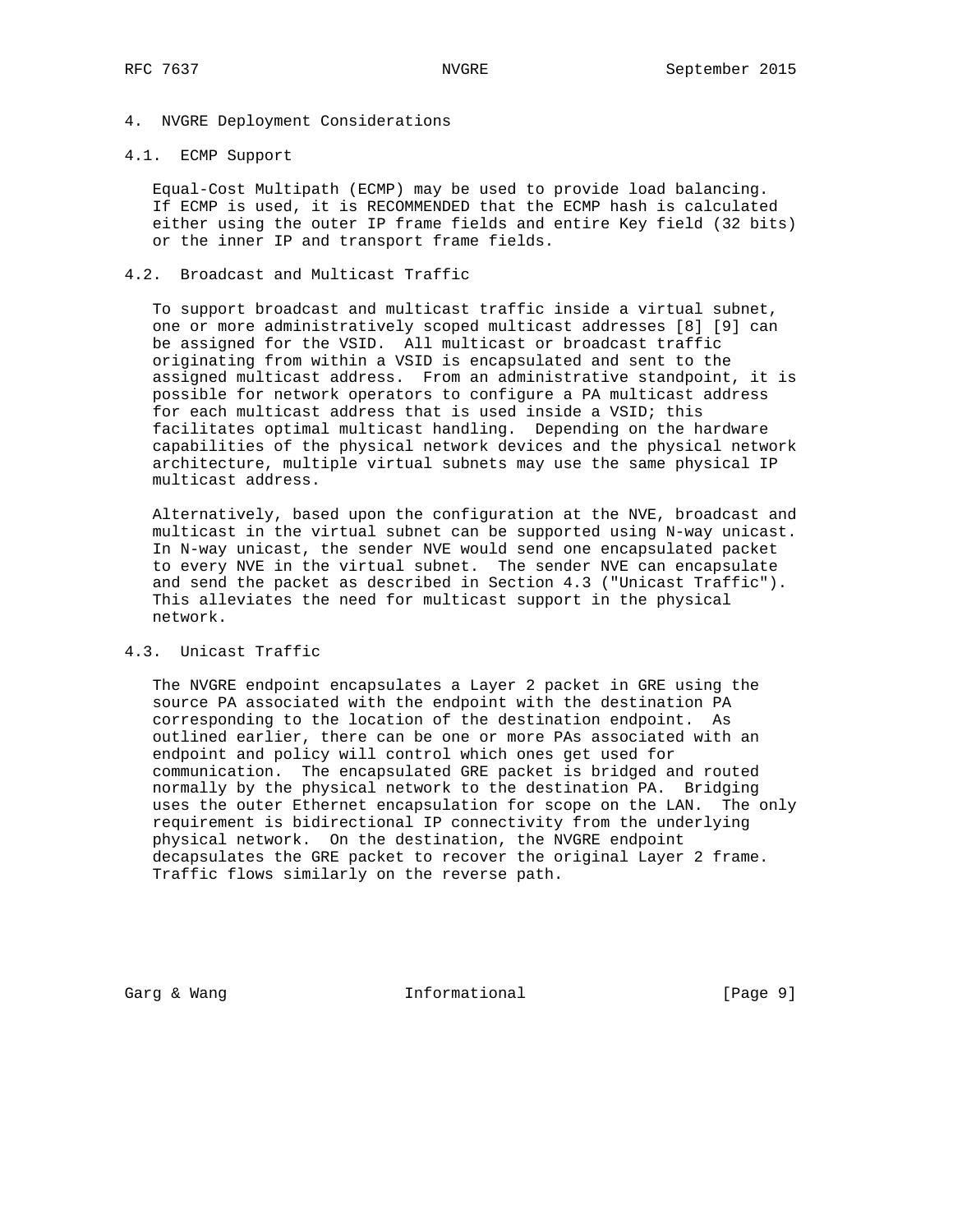## 4.4. IP Fragmentation

 Section 5.1 of RFC 2003 [12] specifies mechanisms for handling fragmentation when encapsulating IP within IP. The subset of mechanisms NVGRE selects are intended to ensure that NVGRE encapsulated frames are not fragmented after encapsulation en route to the destination NVGRE endpoint and that traffic sources can leverage Path MTU discovery.

 A sender NVE MUST NOT fragment NVGRE packets. A receiver NVE MAY discard fragmented NVGRE packets. It is RECOMMENDED that the MTU of the physical network accommodates the larger frame size due to encapsulation. Path MTU or configuration via control plane can be used to meet this requirement.

# 4.5. Address/Policy Management and Routing

 Address acquisition is beyond the scope of this document and can be obtained statically, dynamically, or using stateless address autoconfiguration. CA and PA space can be either IPv4 or IPv6. In fact, the address families don't have to match; for example, a CA can be IPv4 while the PA is IPv6, and vice versa.

4.6. Cross-Subnet, Cross-Premise Communication

 One application of this framework is that it provides a seamless path for enterprises looking to expand their virtual machine hosting capabilities into public clouds. Enterprises can bring their entire IP subnet(s) and isolation policies, thus making the transition to or from the cloud simpler. It is possible to move portions of an IP subnet to the cloud; however, that requires additional configuration on the enterprise network and is not discussed in this document. Enterprises can continue to use existing communications models like site-to-site VPN to secure their traffic.

 A VPN gateway is used to establish a secure site-to-site tunnel over the Internet, and all the enterprise services running in virtual machines in the cloud use the VPN gateway to communicate back to the enterprise. For simplicity, we use a VPN gateway configured as a VM (shown in Figure 2) to illustrate cross-subnet, cross-premise communication.

Garg & Wang  $\qquad \qquad$  Informational [Page 10]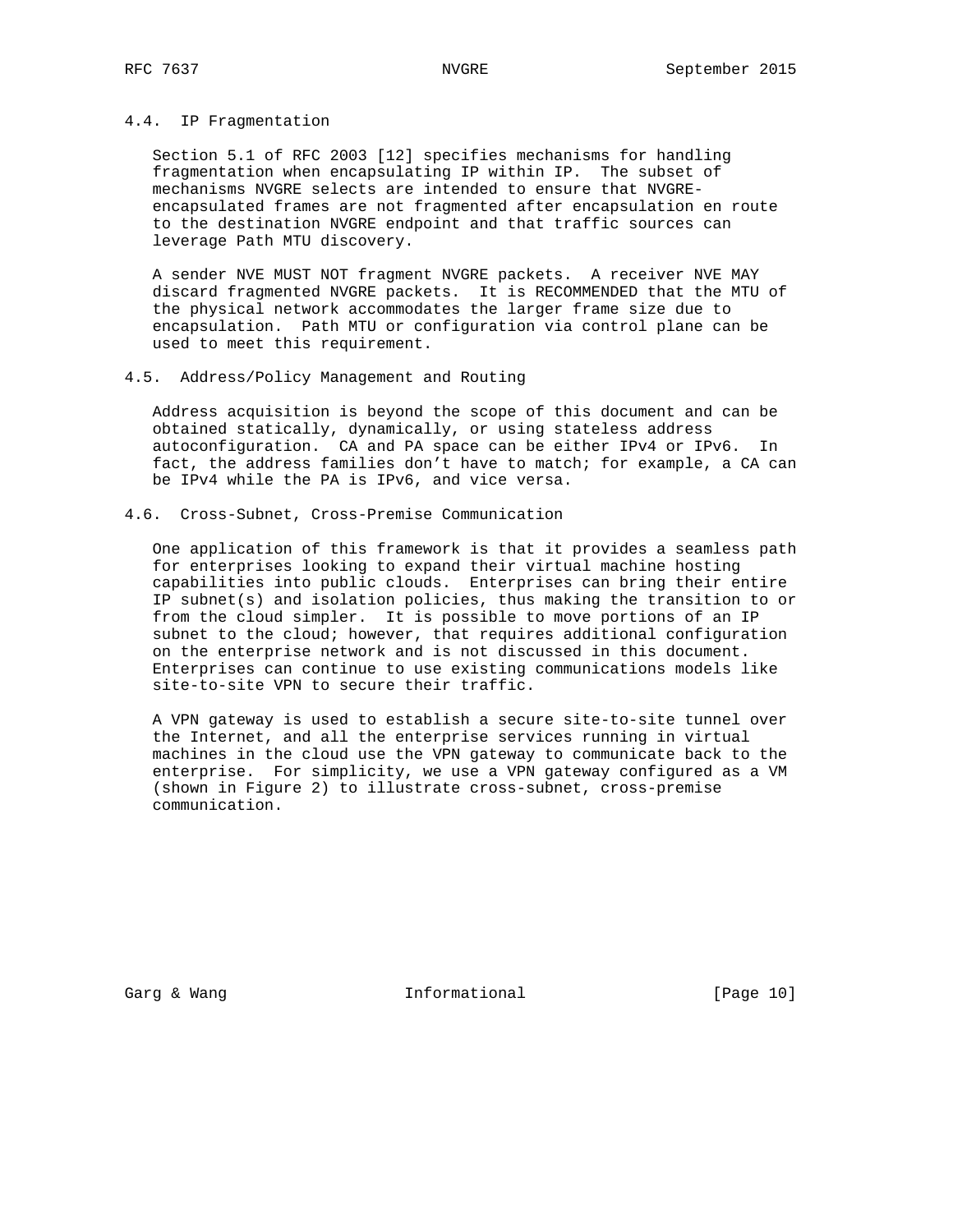

Figure 2: Cross-Subnet, Cross-Premise Communication

 The packet flow is similar to the unicast traffic flow between VMs; the key difference in this case is that the packet needs to be sent to a VPN gateway before it gets forwarded to the destination. As part of routing configuration in the CA space, a per-tenant VPN gateway is provisioned for communication back to the enterprise. The

Garg & Wang Thermational Garg & Wang Informational Theory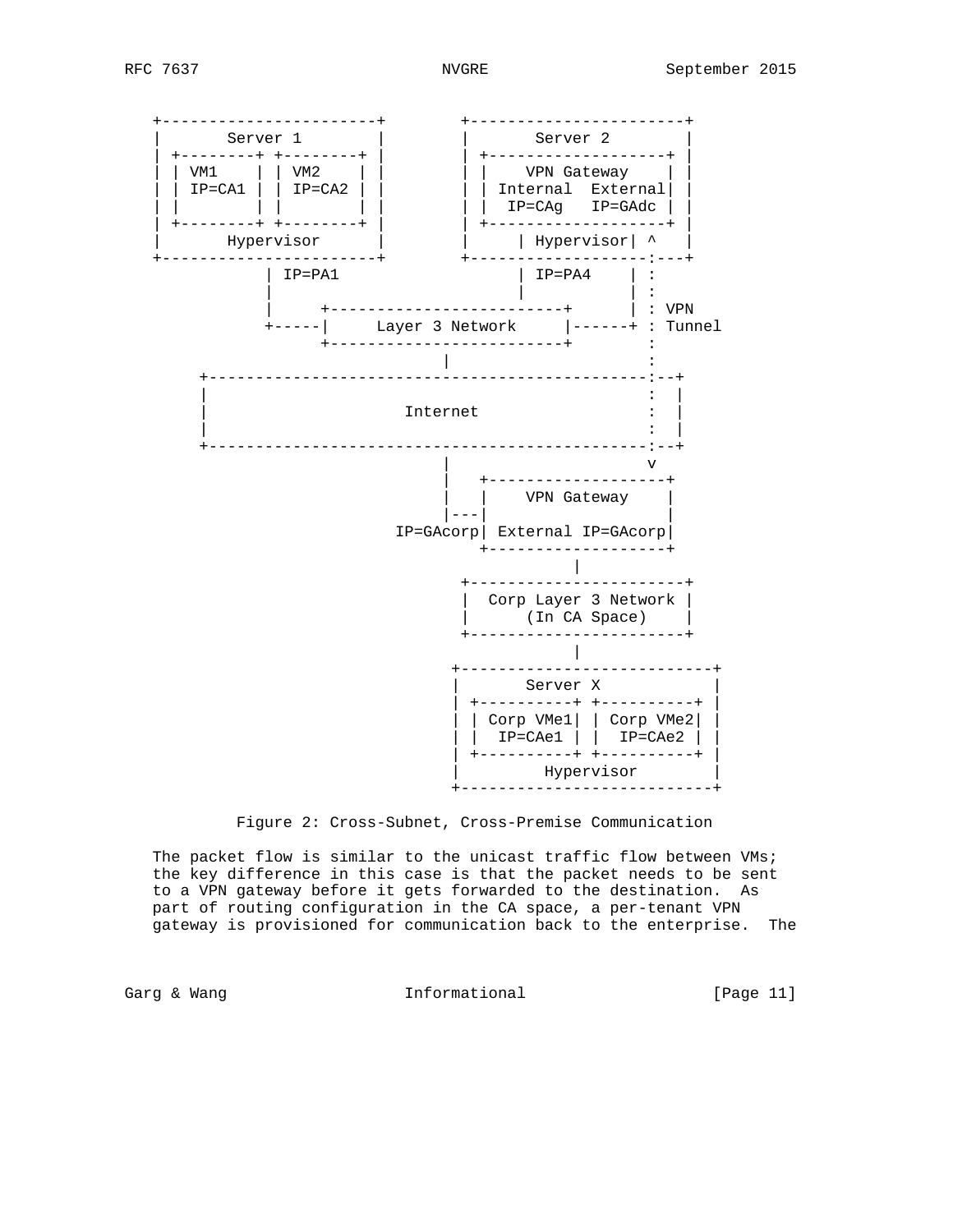example illustrates an outbound connection between VM1 inside the data center and VMe1 inside the enterprise network. When the outbound packet from CA1 to CAe1 reaches the hypervisor on Server 1, the NVE in Server 1 can perform the equivalent of a route lookup on the packet. The cross-premise packet will match the default gateway rule, as CAe1 is not part of the tenant virtual network in the data center. The virtualization policy will indicate the packet to be encapsulated and sent to the PA of the tenant VPN gateway (PA4) running as a VM on Server 2. The packet is decapsulated on Server 2 and delivered to the VM gateway. The gateway in turn validates and sends the packet on the site-to-site VPN tunnel back to the enterprise network. As the communication here is external to the data center, the PA address for the VPN tunnel is globally routable. The outer header of this packet is sourced from GAdc destined to GAcorp. This packet is routed through the Internet to the enterprise VPN gateway, which is the other end of the site-to-site tunnel; at that point, the VPN gateway decapsulates the packet and sends it inside the enterprise where the CAe1 is routable on the network. The reverse path is similar once the packet reaches the enterprise VPN gateway.

# 4.7. Internet Connectivity

 To enable connectivity to the Internet, an Internet gateway is needed that bridges the virtualized CA space to the public Internet address space. The gateway needs to perform translation between the virtualized world and the Internet. For example, the NVGRE endpoint can be part of a load balancer or a NAT that replaces the VPN Gateway on Server 2 shown in Figure 2.

# 4.8. Management and Control Planes

There are several protocols that can manage and distribute policy; however, it is outside the scope of this document. Implementations SHOULD choose a mechanism that meets their scale requirements.

4.9. NVGRE-Aware Devices

 One example of a typical deployment consists of virtualized servers deployed across multiple racks connected by one or more layers of Layer 2 switches, which in turn may be connected to a Layer 3 routing domain. Even though routing in the physical infrastructure will work without any modification with NVGRE, devices that perform specialized processing in the network need to be able to parse GRE to get access to tenant-specific information. Devices that understand and parse the VSID can provide rich multi-tenant-aware services inside the data center. As outlined earlier, it is imperative to exploit multiple paths inside the network through techniques such as ECMP. The Key

Garg & Wang  $Informal$  Informational [Page 12]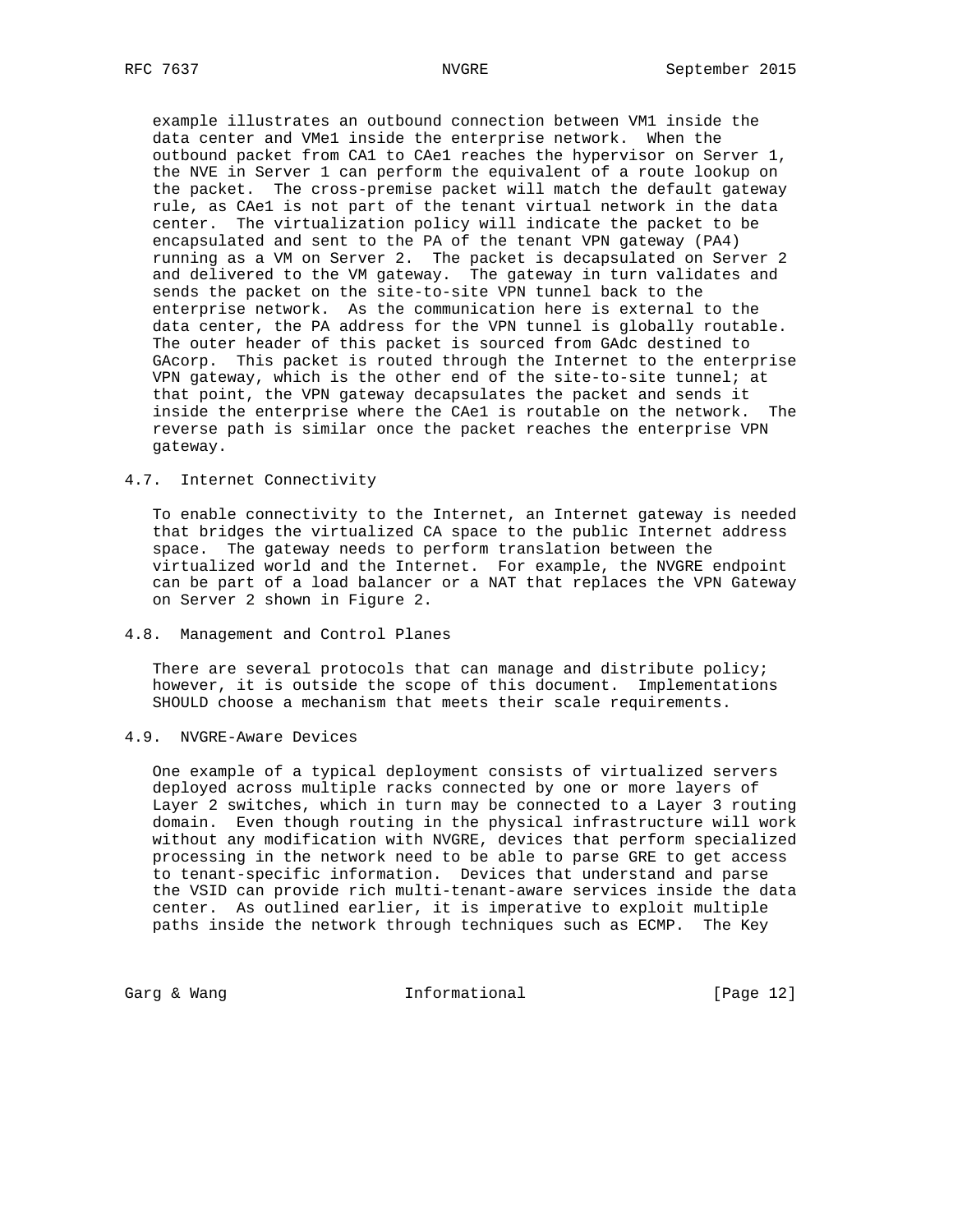field (a 32-bit field, including both the VSID and the optional FlowID) can provide additional entropy to the switches to exploit path diversity inside the network. A diverse ecosystem is expected to emerge as more and more devices become multi-tenant aware. In the interim, without requiring any hardware upgrades, there are alternatives to exploit path diversity with GRE by associating multiple PAs with NVGRE endpoints with policy controlling the choice of which PA to use.

 It is expected that communication can span multiple data centers and also cross the virtual/physical boundary. Typical scenarios that require virtual-to-physical communication include access to storage and databases. Scenarios demanding lossless Ethernet functionality may not be amenable to NVGRE, as traffic is carried over an IP network. NVGRE endpoints mediate between the network-virtualized and non-network-virtualized environments. This functionality can be incorporated into Top-of-Rack switches, storage appliances, load balancers, routers, etc., or built as a stand-alone appliance.

 It is imperative to consider the impact of any solution on host performance. Today's server operating systems employ sophisticated acceleration techniques such as checksum offload, Large Send Offload (LSO), Receive Segment Coalescing (RSC), Receive Side Scaling (RSS), Virtual Machine Queue (VMQ), etc. These technologies should become NVGRE aware. IPsec Security Associations (SAs) can be offloaded to the NIC so that computationally expensive cryptographic operations are performed at line rate in the NIC hardware. These SAs are based on the IP addresses of the endpoints. As each packet on the wire gets translated, the NVGRE endpoint SHOULD intercept the offload requests and do the appropriate address translation. This will ensure that IPsec continues to be usable with network virtualization while taking advantage of hardware offload capabilities for improved performance.

# 4.10. Network Scalability with NVGRE

 One of the key benefits of using NVGRE is the IP address scalability and in turn MAC address table scalability that can be achieved. An NVGRE endpoint can use one PA to represent multiple CAs. This lowers the burden on the MAC address table sizes at the Top-of-Rack switches. One obvious benefit is in the context of server virtualization, which has increased the demands on the network infrastructure. By embedding an NVGRE endpoint in a hypervisor, it is possible to scale significantly. This framework enables location information to be preconfigured inside an NVGRE endpoint, thus allowing broadcast ARP traffic to be proxied locally. This approach can scale to large-sized virtual subnets. These virtual subnets can be spread across multiple Layer 3 physical subnets. It allows

Garg & Wang  $\qquad \qquad$  Informational [Page 13]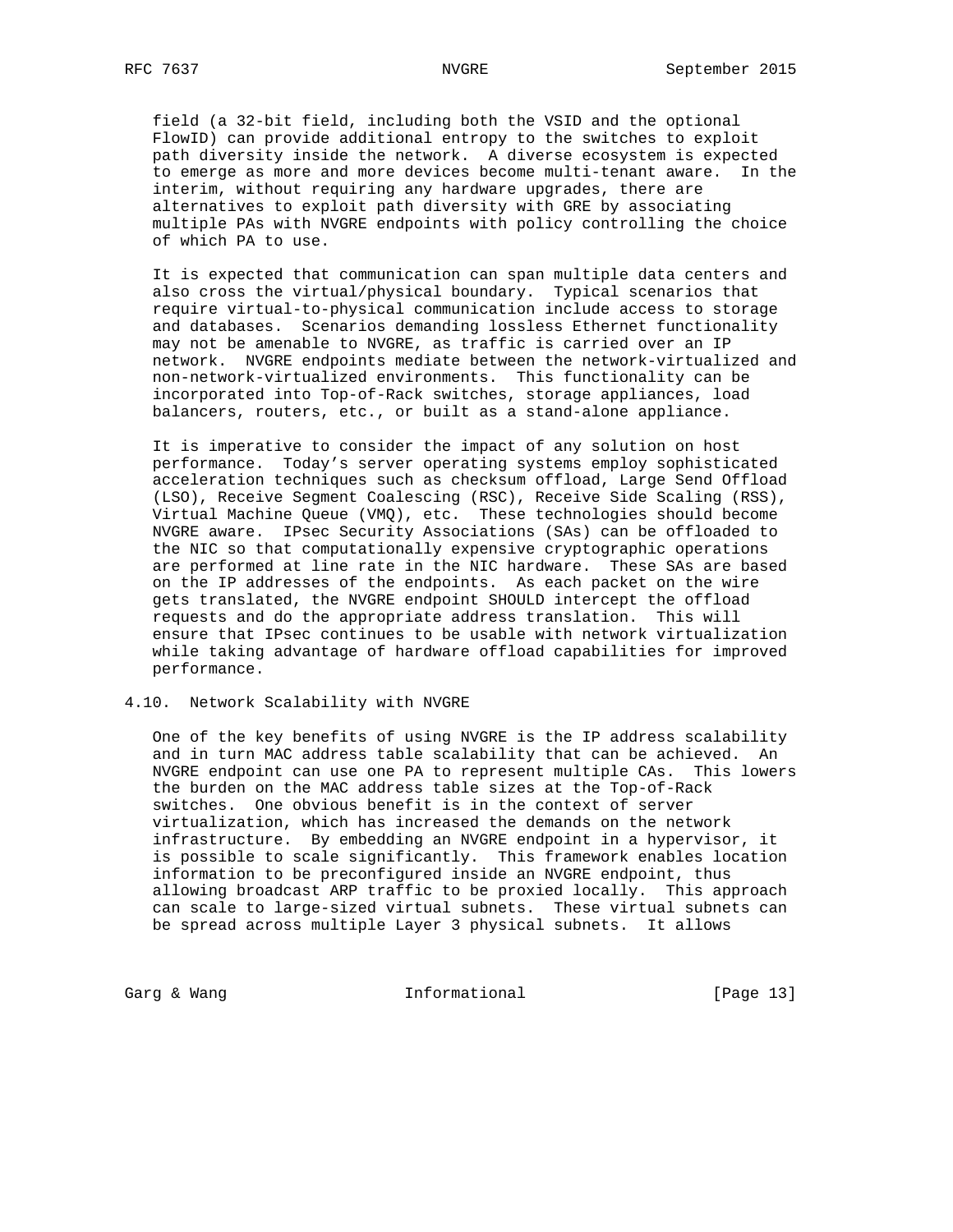workloads to be moved around without imposing a huge burden on the network control plane. By eliminating most broadcast traffic and converting others to multicast, the routers and switches can function more optimally by building efficient multicast trees. By using server and network capacity efficiently, it is possible to drive down the cost of building and managing data centers.

5. Security Considerations

 This proposal extends the Layer 2 subnet across the data center and increases the scope for spoofing attacks. Mitigations of such attacks are possible with authentication/encryption using IPsec or any other IP-based mechanism. The control plane for policy distribution is expected to be secured by using any of the existing security protocols. Further management traffic can be isolated in a separate subnet/VLAN.

 The checksum in the GRE header is not supported. The mitigation of this is to deploy an NVGRE-based solution in a network that provides error detection along the NVGRE packet path, for example, using Ethernet Cyclic Redundancy Check (CRC) or IPsec or any other error detection mechanism.

- 6. Normative References
	- [1] Bradner, S., "Key words for use in RFCs to Indicate Requirement Levels", BCP 14, RFC 2119, DOI 10.17487/RFC2119, March 1997, <http://www.rfc-editor.org/info/rfc2119>.
	- [2] IANA, "IEEE 802 Numbers", <http://www.iana.org/assignments/ieee-802-numbers>.
	- [3] Farinacci, D., Li, T., Hanks, S., Meyer, D., and P. Traina, "Generic Routing Encapsulation (GRE)", RFC 2784, DOI 10.17487/RFC2784, March 2000, <http://www.rfc-editor.org/info/rfc2784>.
	- [4] Dommety, G., "Key and Sequence Number Extensions to GRE", RFC 2890, DOI 10.17487/RFC2890, September 2000, <http://www.rfc-editor.org/info/rfc2890>.
	- [5] IEEE, "IEEE Standard for Local and metropolitan area networks--Media Access Control (MAC) Bridges and Virtual Bridged Local Area Networks", IEEE Std 802.1Q.
	- [6] Greenberg, A., et al., "VL2: A Scalable and Flexible Data Center Network", Communications of the ACM, DOI 10.1145/1897852.1897877, 2011.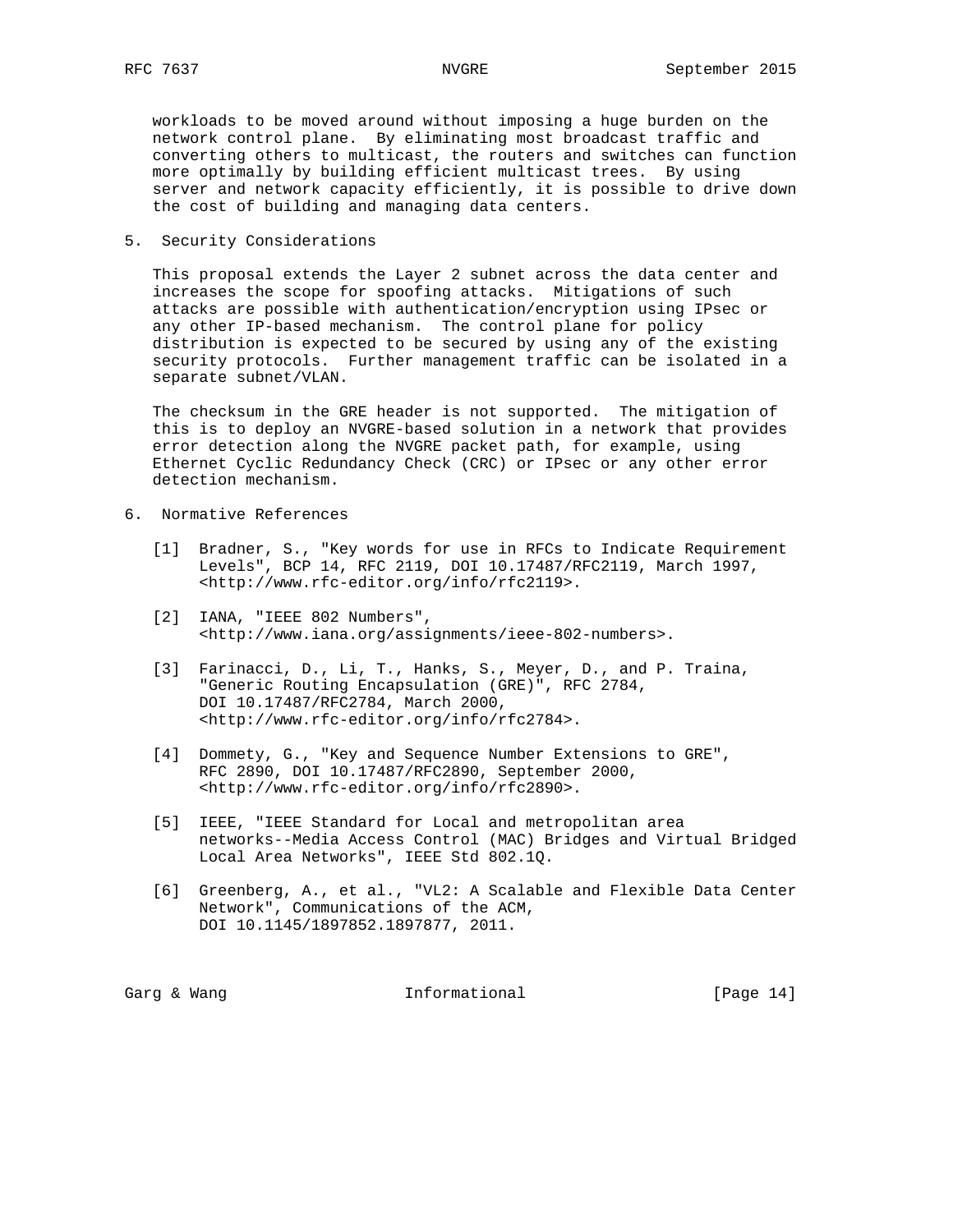- [7] Greenberg, A., et al., "The Cost of a Cloud: Research Problems in Data Center Networks", ACM SIGCOMM Computer Communication Review, DOI 10.1145/1496091.1496103, 2009.
- [8] Hinden, R. and S. Deering, "IP Version 6 Addressing Architecture", RFC 4291, DOI 10.17487/RFC4291, February 2006, <http://www.rfc-editor.org/info/rfc4291>.
- [9] Meyer, D., "Administratively Scoped IP Multicast", BCP 23, RFC 2365, DOI 10.17487/RFC2365, July 1998, <http://www.rfc-editor.org/info/rfc2365>.
- [10] Narten, T., Ed., Gray, E., Ed., Black, D., Fang, L., Kreeger, L., and M. Napierala, "Problem Statement: Overlays for Network Virtualization", RFC 7364, DOI 10.17487/RFC7364, October 2014, <http://www.rfc-editor.org/info/rfc7364>.
- [11] Lasserre, M., Balus, F., Morin, T., Bitar, N., and Y. Rekhter, "Framework for Data Center (DC) Network Virtualization", RFC 7365, DOI 10.17487/RFC7365, October 2014, <http://www.rfc-editor.org/info/rfc7365>.
- [12] Perkins, C., "IP Encapsulation within IP", RFC 2003, DOI 10.17487/RFC2003, October 1996, <http://www.rfc-editor.org/info/rfc2003>.
- [13] Touch, J. and R. Perlman, "Transparent Interconnection of Lots of Links (TRILL): Problem and Applicability Statement", RFC 5556, DOI 10.17487/RFC5556, May 2009, <http://www.rfc-editor.org/info/rfc5556>.

Garg & Wang  $\qquad \qquad$  Informational [Page 15]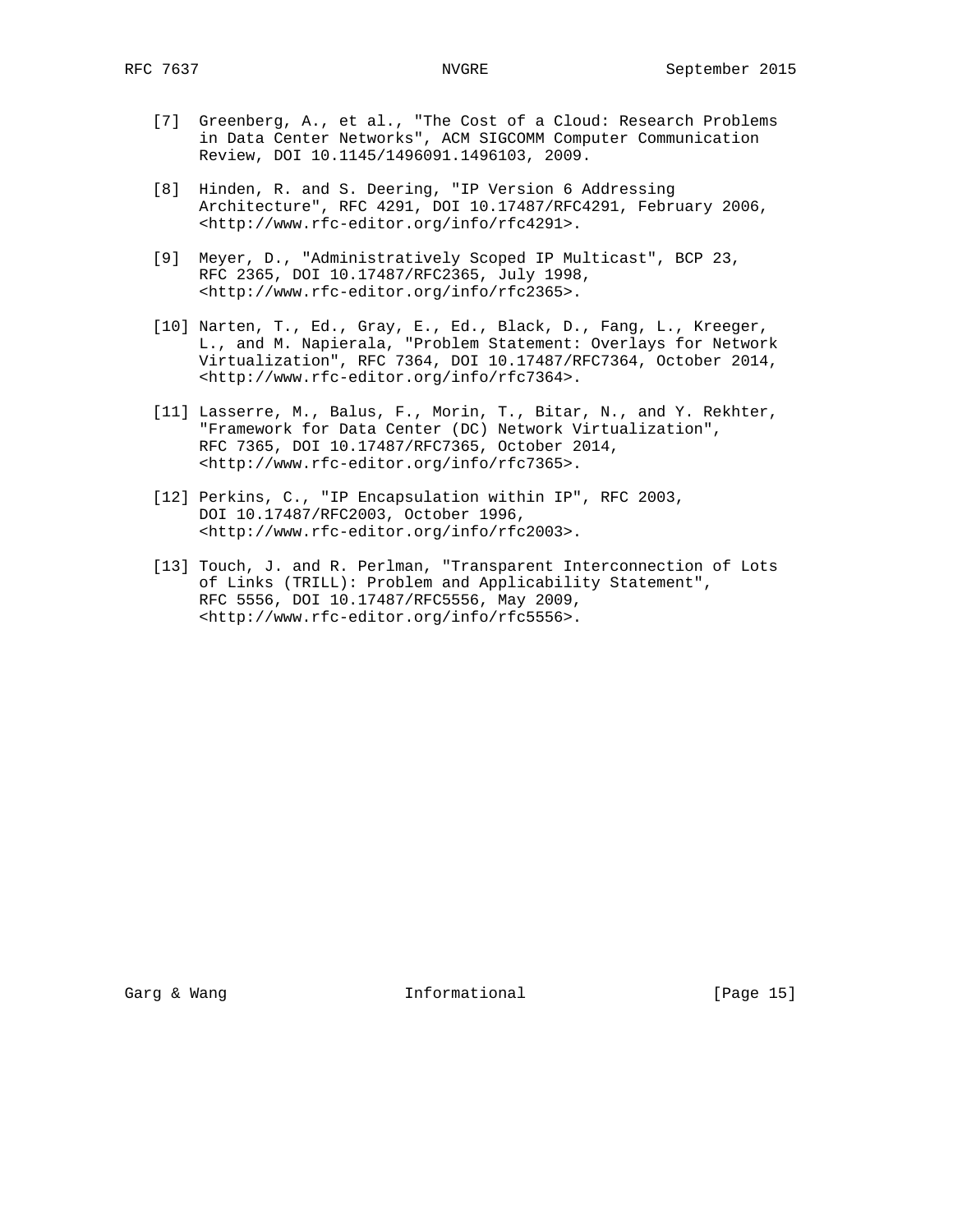# Contributors

 Murari Sridharan Microsoft Corporation 1 Microsoft Way Redmond, WA 98052 United States Email: muraris@microsoft.com

 Albert Greenberg Microsoft Corporation 1 Microsoft Way Redmond, WA 98052 United States Email: albert@microsoft.com

 Narasimhan Venkataramiah Microsoft Corporation 1 Microsoft Way Redmond, WA 98052 United States Email: navenkat@microsoft.com

 Kenneth Duda Arista Networks, Inc. 5470 Great America Pkwy Santa Clara, CA 95054 United States Email: kduda@aristanetworks.com

 Ilango Ganga Intel Corporation 2200 Mission College Blvd. M/S: SC12-325 Santa Clara, CA 95054 United States Email: ilango.s.ganga@intel.com

 Geng Lin Google 1600 Amphitheatre Parkway Mountain View, CA 94043 United States Email: genglin@google.com

Garg & Wang  $I_n$  Informational [Page 16]